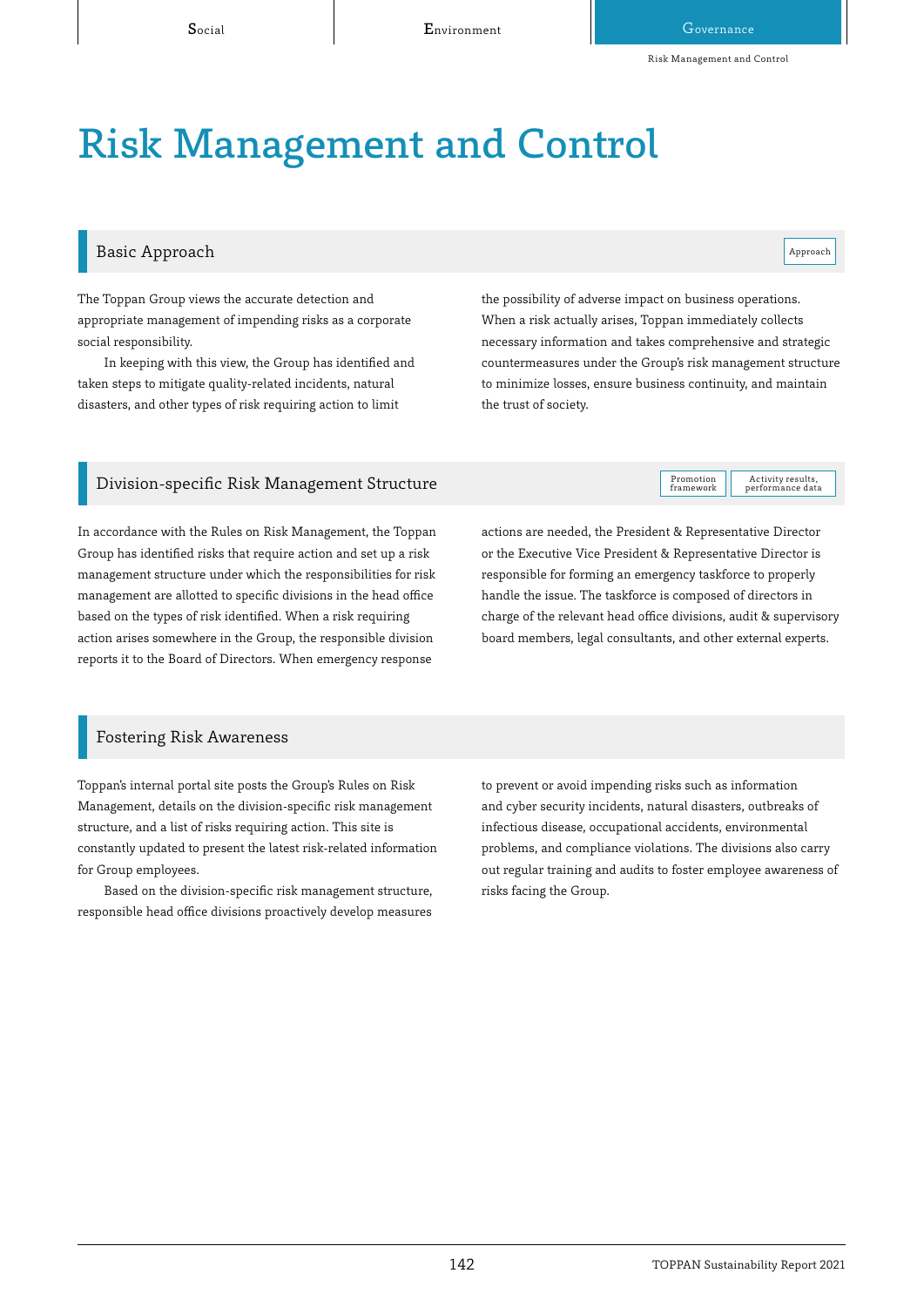| <b>Type</b>                                                               | raono requiring retuon unu ule neoponolote rieuu onite Drvloloho in Churge<br><b>Risks Requiring Action</b>                                         | Divisions in Charge                        |
|---------------------------------------------------------------------------|-----------------------------------------------------------------------------------------------------------------------------------------------------|--------------------------------------------|
| Product-related incidents                                                 |                                                                                                                                                     |                                            |
| or product liability                                                      | Quality-related incidents                                                                                                                           | Manufacturing Management Div.              |
| Risks encountered in raw<br>material procurement                          | Major shortages or delays in delivery from manufacturers, or spikes in<br>raw material prices                                                       | Manufacturing Management Div.              |
| Accidents or disasters<br>related to company<br>operations                | Accidents or disasters related to fires, explosions, etc.                                                                                           | Manufacturing Management Div.              |
|                                                                           | Illegal activities related to the storage of solvents, dangerous<br>chemicals, etc.                                                                 | Manufacturing Management Div.              |
|                                                                           | Occupational accidents, traffic accidents, or other accidents involving<br>employees                                                                | Personnel & Labor Relations Div.           |
|                                                                           | Incidents related to receivables                                                                                                                    | Finance & Accounting Div.                  |
|                                                                           | Legal problems associated with orders received                                                                                                      | Legal Affairs & Intellectual Property Div. |
|                                                                           | Leakage of personal information or confidential information                                                                                         | Information Security Div.                  |
|                                                                           | Suspensions of business operations caused by cyber-attacks                                                                                          | Information Security Div.                  |
|                                                                           | Accidents related to computer systems                                                                                                               | Digital Innovation Div.                    |
| Environmental problems                                                    | · Violations of environmental laws or regulations or environmental<br>impact levels exceeding applicable regulatory standards                       | Manufacturing Management Div.              |
|                                                                           | · Illegal disposal of industrial waste                                                                                                              |                                            |
| Climate change or water<br>risks                                          | Transition risks:                                                                                                                                   | Manufacturing Management Div.              |
|                                                                           | · Greenhouse gas emission pricing, strengthened obligations for<br>emission reporting, or higher incidence of climate-related lawsuits              |                                            |
|                                                                           | · Risks related to the transition to a low-carbon economy or<br>replacement of existing products by low-carbon alternatives                         |                                            |
|                                                                           | · Changes in customer behavior or increases in raw material costs                                                                                   |                                            |
|                                                                           | · Widespread public disapproval of the industry or changes in the<br>attitudes of customers or society                                              |                                            |
|                                                                           | Physical risks:                                                                                                                                     |                                            |
|                                                                           | · Escalation of typhoons, hurricanes, flooding, or other natural<br>disasters caused by extreme weather                                             |                                            |
|                                                                           | · Shifts in global climate patterns such as rising sea levels or<br>increasing average temperatures                                                 |                                            |
| Natural disasters                                                         | Material losses or personal accidents caused by earthquakes, storms,<br>floods, lightning strikes, etc.                                             | Personnel & Labor Relations Div.           |
|                                                                           | Spreading of new strains of influenza                                                                                                               | Personnel & Labor Relations Div.           |
| Related to company acts                                                   | Shareholder derivative lawsuits or hostile takeovers                                                                                                | Legal Affairs & Intellectual Property Div. |
| Improper practices in<br>disclosing information in<br>financial reporting | False reporting or improper statements                                                                                                              | Finance & Accounting Div.                  |
| Legal violations or<br>misconduct                                         | Violations of subcontract laws or illegal transactions with business<br>partners                                                                    | Manufacturing Management Div.              |
|                                                                           | Improper conduct related to accounting, taxes, or payments (fictitious<br>orders, etc.)                                                             | Finance & Accounting Div.                  |
|                                                                           | Harassment, discrimination, violations of labor standard acts, etc.                                                                                 | Personnel & Labor Relations Div.           |
|                                                                           | Misappropriation, etc.                                                                                                                              | Personnel & Labor Relations Div.           |
|                                                                           | Collusion, insider trading, violations of subcontract laws, illicit export<br>transactions, or bribery                                              | Legal Affairs & Intellectual Property Div. |
| Infringements of<br>intellectual property rights                          | Infringements of patents, trademarks, or copyrights                                                                                                 | Legal Affairs & Intellectual Property Div. |
| Relationships with<br>antisocial organizations                            | Unreasonable demands from antisocial organizations or transactions<br>conducted between subcontractors or suppliers and antisocial<br>organizations | Legal Affairs & Intellectual Property Div. |
| Defamation, slander, or<br>other criminal damages                         | Acts of violence against the Group (threats, kidnapping, theft, etc.)                                                                               | Personnel & Labor Relations Div.           |
| Risks encountered in<br>overseas business<br>activities                   | · Product-related incidents, harassment, dismissals, environmental<br>problems, fires, natural disasters, etc.                                      | Corporate Planning Div                     |
|                                                                           | · Damage to human or physical assets of customers or the Group                                                                                      | Personnel & Labor Relations Div.           |

# Risks Requiring Action and the Responsible Head Office Divisions in Charge

More details on the directors overseeing head office divisions in charge of risks https://www.toppan.com/en/about-us/officer.html

caused by international conflicts, terrorism, etc.

# Risk Management Liaison Meeting

Promotion<br>framework

 $(revised on January 1, 2021)$ 

All of the personnel in charge of risk management in the head office divisions assemble on a regular basis to share information at the Risk Management Liaison Meeting. When a risk actually

arises, the responsible persons from relevant head office divisions convene an extraordinary meeting to take necessary management actions and develop preventive measures.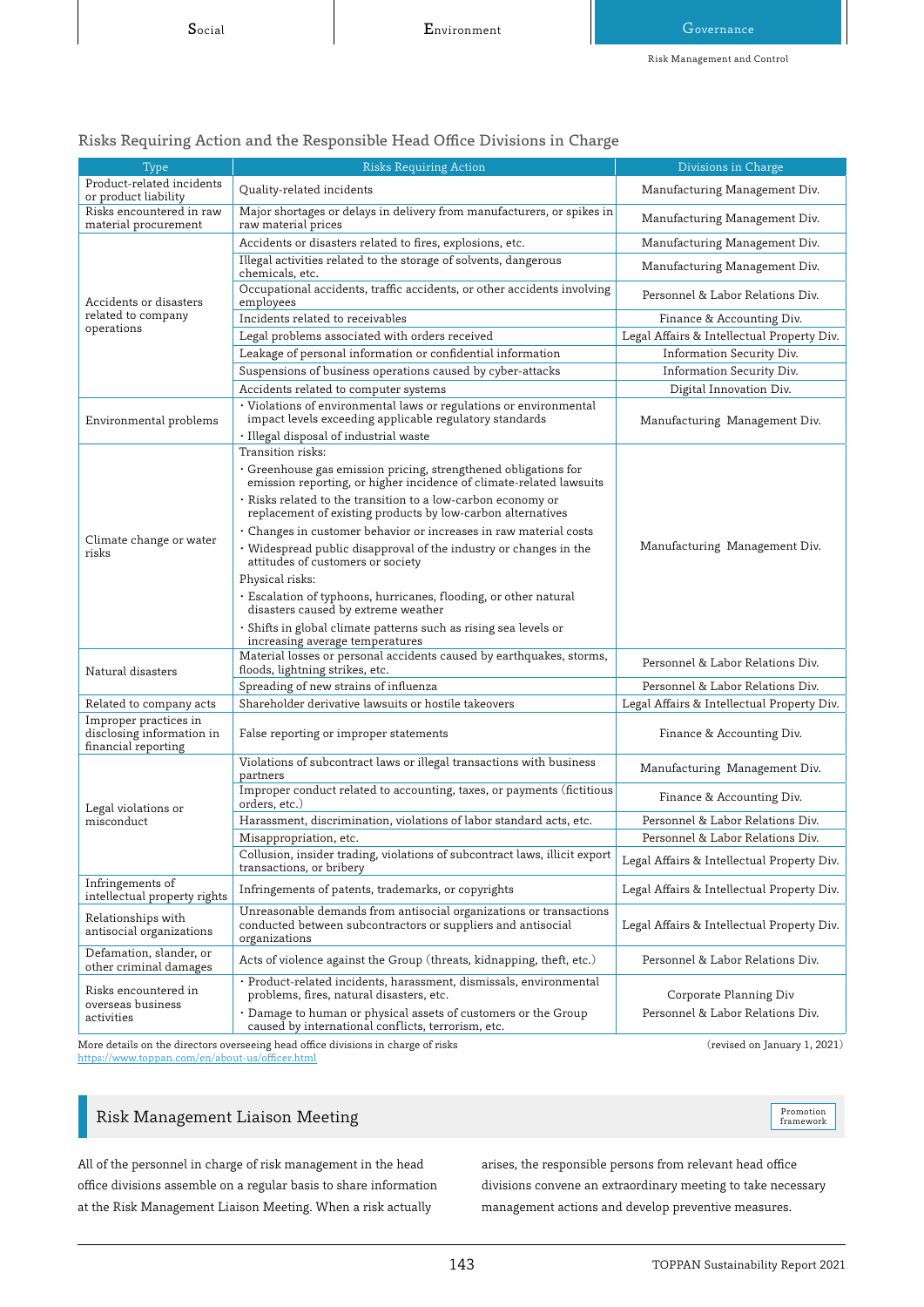Risk Management and Control

### Risk Management

The Toppan Group manages individual risks specific to organizations such as business divisions, subsidiaries, and Group companies.

Specifically, the Group performs annual risk surveys to determine all types of risk that require action. The frequency and severity of possible risks are assessed, and countermeasures are formulated based on the assessment results. Midway through the fiscal year, the Group monitors the progress of mitigation measures designed at the beginning of the year.

Among the risks requiring action, Toppan defines those that can exert significant adverse impacts on management as "significant risks." Working in an administrative capacity, the Compliance Department in the Legal Affairs & Intellectual Property Division identifies the significant risks for the current year in accordance with survey results reported by the responsible head office divisions. To finalize the significant risk designation, the compliance department reviews the results of risk assessments performed by relevant business divisions, subsidiaries, and Group companies, as well as social conditions, the possibility of risks arising over the medium-

#### Significant Risks for Fiscal 2020

- 1. Fires or occupational accidents
- 2. Risks associated with control of the Group
- 3. Risks associated with overseas business
- 4. Non-performing or long-term retained inventory assets, etc. due to inadequate asset management
- 5. Incidents related to receivables (bad debt, customer bankruptcy, etc.)
- 6. Damage to Toppan's brand image caused by leakage, improper handling, etc. of information
- 7. Information leakage or shutdown of ICT infrastructure, production lines, digital service businesses, etc. caused by cyber-attacks
- 8. Quality-related incidents or self-imposed product recalls that can develop into issues in wider society (legal violations, fluid leaks, discharge of odor or foreign matter)
- 9. Impact of environment-related legislation (e.g., legislation on the pollution of soil, groundwater, or the public water supply caused by the leakage of toxic substances)

Promotion framework

, Activity results<br>performance data

and around the Group. The responsible head office divisions then spearhead efforts to plan countermeasures and take comprehensive measures required for the management of the risks determined to be significant. The Director in charge of Risk Management regularly reports the outcomes of those measures to the Board of Directors.

The Toppan Group designated 17 significant risks for fiscal 2020 (presented below).

Management Structure



- 10. Climate change risks
- 11. Violations of labor standard acts
- 12. Harassment
- 13. Human injury or damage to physical assets caused by infectious diseases or earthquakes, storms, floods, or other natural disasters
- 14. Risks associated with research and development
- 15. Infringements of patents, copyrights, or other intellectual property rights
- 16. Violations of subcontract laws, antitrust acts, or other legislation
- 17. Risks encountered in business transactions with public offices